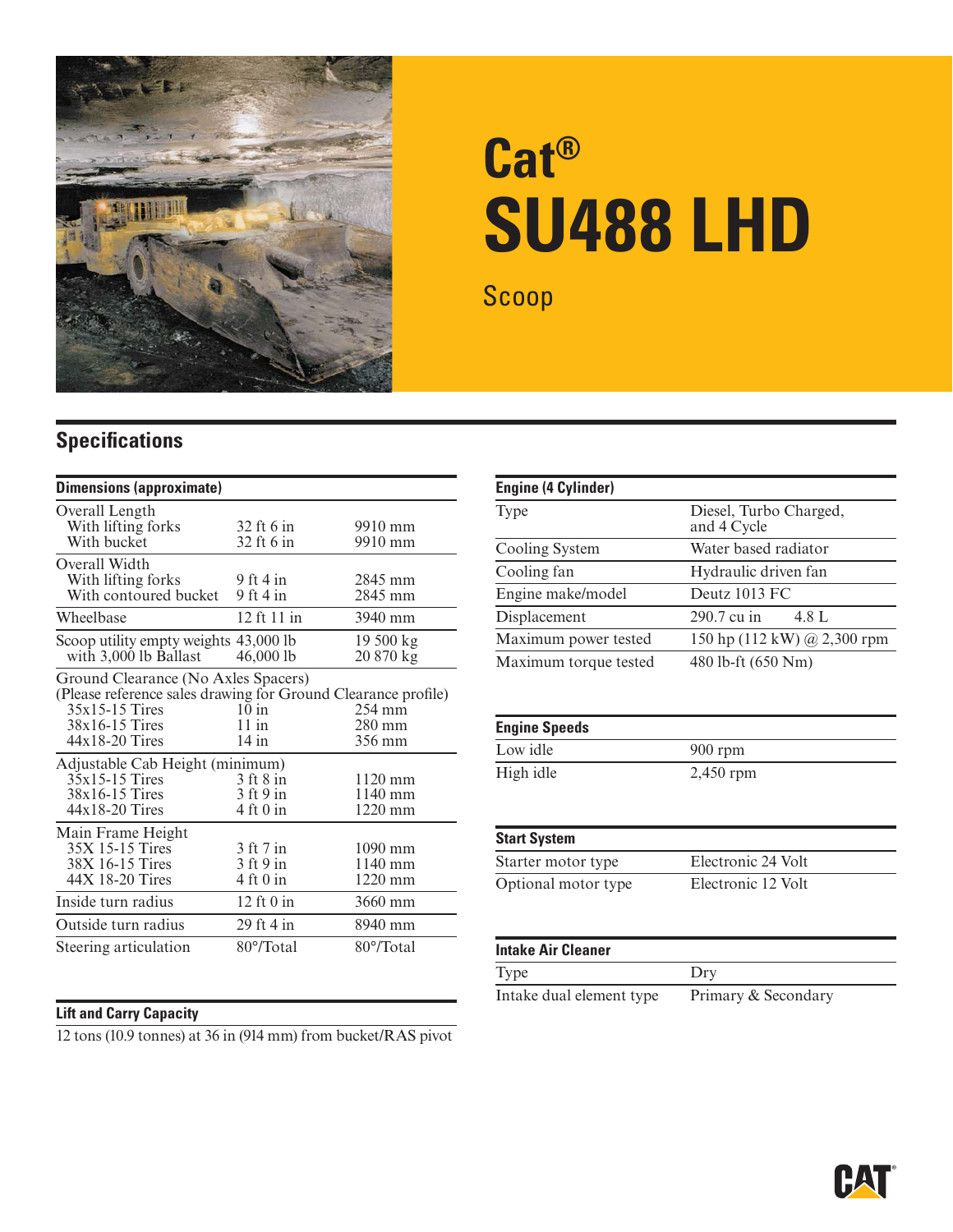## Scoop—SU488 LHD



\* Detailed GA drawings available for specifi c dimensions and component locations

| <b>Exhaust System</b> |                              |
|-----------------------|------------------------------|
| Type                  | Preliminary DOC              |
| Make                  | Evarpar/ECS                  |
| After Treatment       | Optional                     |
| <b>DPM</b> Control    | Ceramic filter option        |
| <b>Transmission:</b>  |                              |
| Type                  | Power shift with Fwd/Rev mod |

| Type                        | Power shift with Fwd/Rev mod |
|-----------------------------|------------------------------|
| Make/Model                  | Dana 32000 series            |
| Speeds, forward and reverse |                              |

#### **Torque Converter:**

#### Type Mounted on engine, Single Element Make/Model Dana integral

#### **Axles (Front/Rear):** Type Outboard Planetary/Optional Inboard Planetary Make/Model Kessler 72 Series Optional John Deere 1200 Bevel gear and pinion Differential type Hydraulic Actuated Brake Cooling Std w/Kessler Axle

#### **Wheels**

Make/Model 3 piece (Heavy Duty)

| $35x15-15$<br><b>Bias</b><br>Urethane Fill |
|--------------------------------------------|
| 38x16-15<br><b>Bias</b><br>Urethane Fill   |
| $44x18-20$<br><b>Bias</b><br>Urethane Fill |
| 20,100 lbs $@$ 5 mph<br>9120 kg @ 8 kph    |
|                                            |

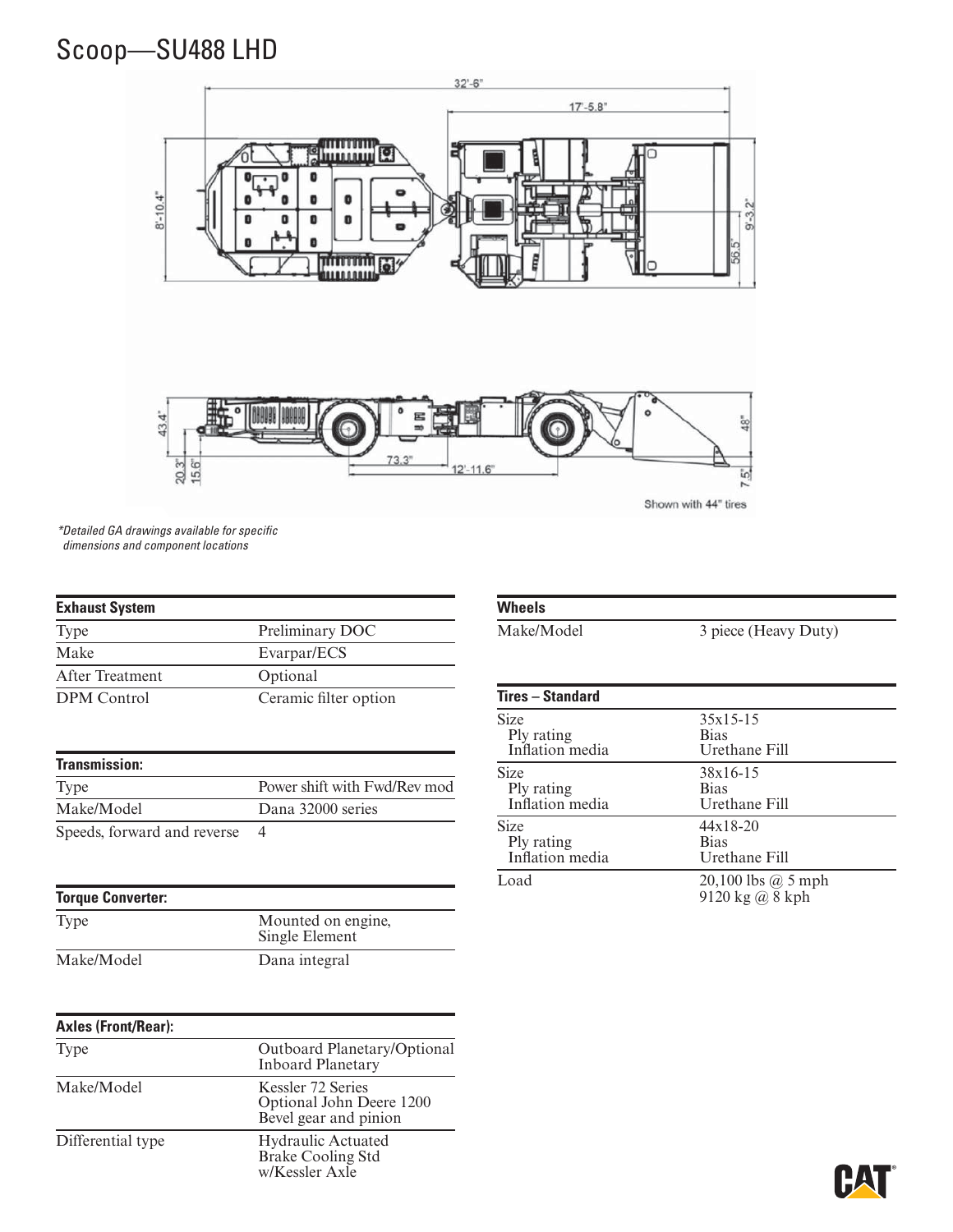# Scoop—SU488 DN

| <b>Hydraulic Systems</b> |                            |
|--------------------------|----------------------------|
| Steer/brake system       | Open center, Pilot Control |
| Bucket/PTO system        | Open center, Pilot Control |
| Auxiliary system         | Open center, Pilot Control |
| Tank type                | Sealed w/Breather          |

| <b>Hydraulic Filtration:</b> |                                               |
|------------------------------|-----------------------------------------------|
| Steer/brake system           | Pressure 10 micron                            |
| Bucket/PTO system            | Pressure 10 micron                            |
| Auxiliary system             | Pressure 10 micron<br>Tank mounted, 25 micron |
| Common Return                | replaceable bypass                            |

| <b>Main Hydraulic Pump</b>                |      |           |
|-------------------------------------------|------|-----------|
| <b>Type</b>                               | Gear |           |
| Std pump output $\omega$ 2,000 rpm 28 gpm |      | $106$ lpm |

| <b>Cooling/Fan Pump</b>                       |      |             |
|-----------------------------------------------|------|-------------|
| Type                                          | Gear |             |
| Std pump output $\omega$ 2,000 rpm 4.5/12 gpm |      | $17/45$ lpm |

| <b>Cylinders</b>    |                         |
|---------------------|-------------------------|
| <b>Type</b>         | Double acting           |
| Rods                | Hard chromed            |
| Counterbalance load | Lock valves Lift & Tilt |

| <b>Steering System</b> |                    |
|------------------------|--------------------|
| Control valve          | Closed center      |
| Actuation              | <b>HRO</b> Control |

| <b>Accumulator Brakes</b> |                                |         |
|---------------------------|--------------------------------|---------|
| Type                      | Piston                         |         |
| Quantity x capacity       | $116 \text{ cu}$ in            | 1.9 L   |
| Operation Pre charge      | $900$ psi<br>Nitrogen pressure | 6.2 MPa |

| <b>Bucket System</b> |                       |
|----------------------|-----------------------|
| Control valve        | Closed center w/float |
| Actuation            | HRO                   |

| <b>Articulation</b>         |                |
|-----------------------------|----------------|
| Bearing type and size       | Pin & bearing  |
| Bush material               | Hardened steel |
| Pin material                | Hardened steel |
| Degrees of turn either side | $45^{\circ}$   |

| <b>Oscillation</b>                     |                                         |
|----------------------------------------|-----------------------------------------|
| Type                                   | <b>Ball Bearing at Articulation</b>     |
| Degrees up and down<br>from horizontal | $15^{\circ}$                            |
| <b>Seating (Driver)</b>                |                                         |
| Type                                   | Adjustable Cab                          |
| Canopy                                 |                                         |
| Type                                   | Adjustable CAB Certified<br>to MSHA req |
| <b>Electrical System</b>               |                                         |
| Type                                   | Open                                    |
| Voltage                                | 12/24                                   |
| Polarity                               | Floating                                |
| <b>Lights</b>                          |                                         |
| Number/location                        | 2 front, 2 rear                         |
| Type                                   | Ocenco/MCI                              |
| <b>Alternator</b>                      |                                         |
| Drive                                  | Belt                                    |
| Type                                   | 14V/90 amps                             |